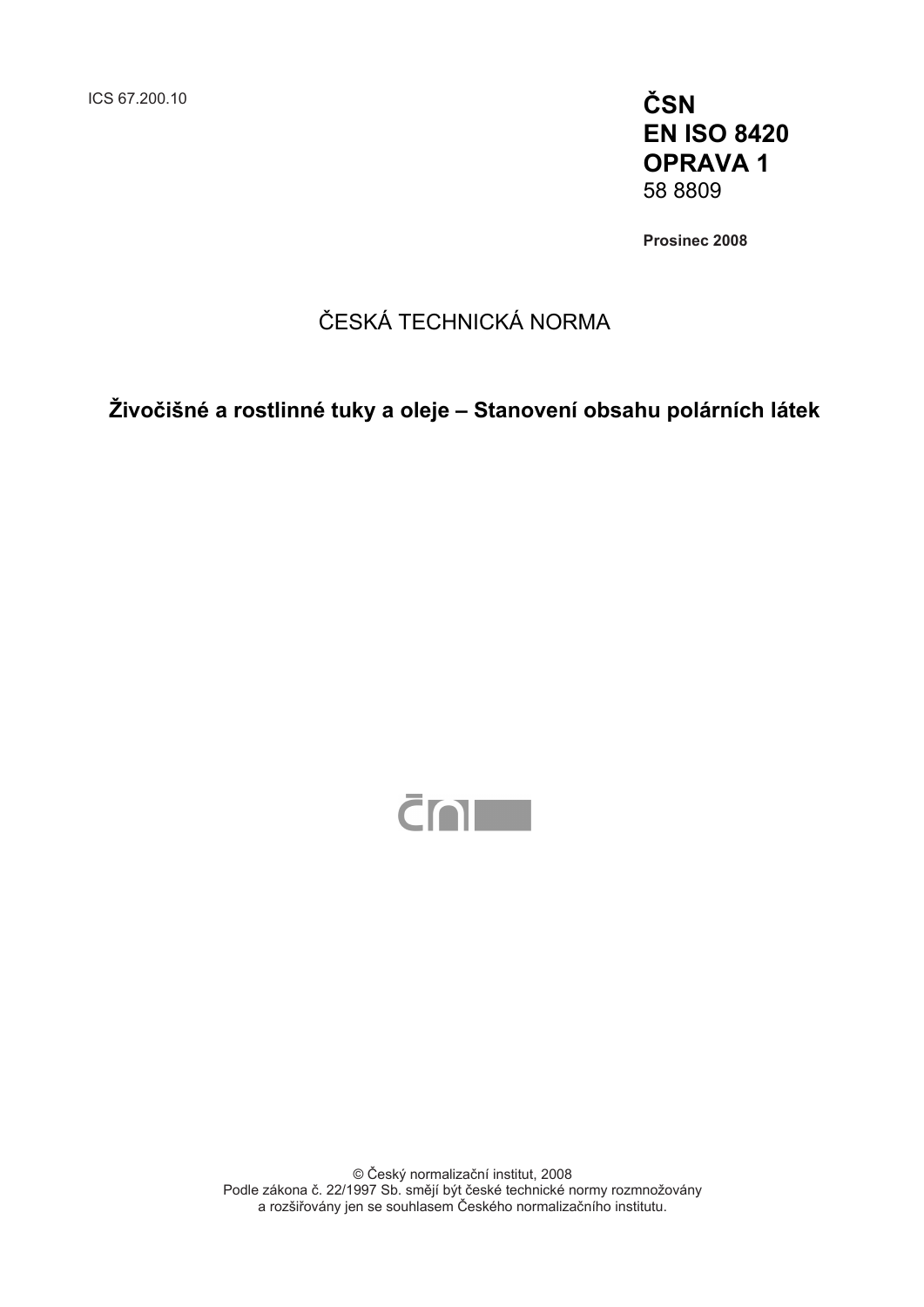ČSN EN ISO 8420/Opr. 1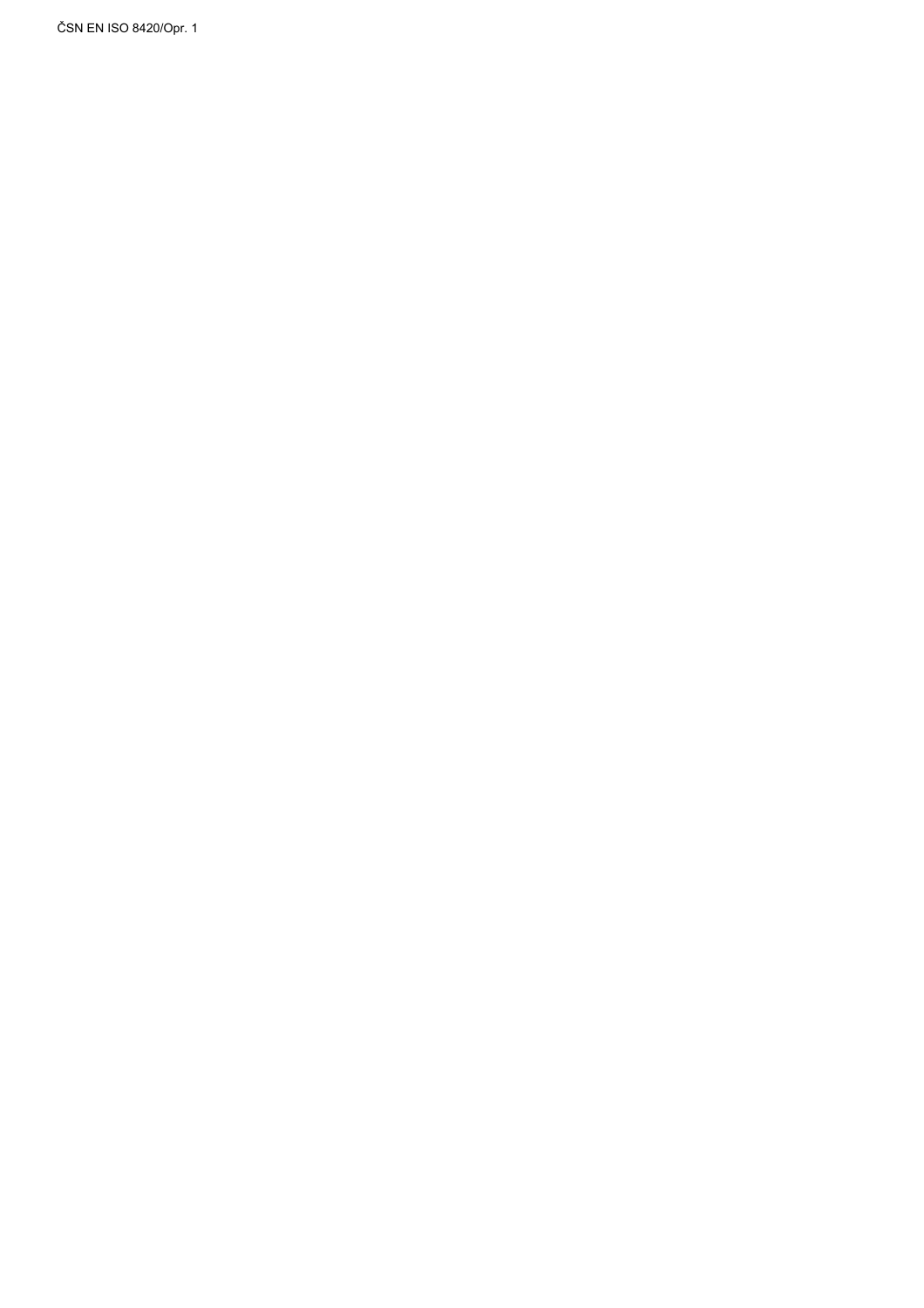# EUROPEAN STANDARD

## NORME EUROPÉENNE EUROPÄISCHE NORM

## **EN ISO 8420:2002/AC**

May 2008 Mai 2008 Mai 2008

**ICS** 67.200.10

English version Version Française Deutsche Fassung

Animal and vegetable fats and oils - Determination of content of polar compounds (ISO 8420:2002/Cor 1:2004)

Corps gras d'origines animale et végétale - Détermination de la teneur en composés polaires (ISO 8420:2002/Cor 1:2004)

Tierische und pflanzliche Fette und Öle - Bestimmung des Gehaltes an polaren Bestandteilen (ISO 8420:2002/Cor 1:2004)

This corrigendum becomes effective on 7 May 2008 for incorporation in the three official language versions of the EN.

Ce corrigendum prendra effet le 7 mai 2008 pour incorporation dans les trois versions linguistiques officielles de la EN.

Die Berichtigung tritt am 7.Mai 2008 zur Einarbeitung in die drei offiziellen Sprachfassungen der EN in Kraft.



EUROPEAN COMMITTEE FOR STANDARDIZATION COMITÉ EUROPÉEN DE NORMALISATION EUROPÄISCHES KOMITEE FÜR NORMUNG

**Management Centre: rue de Stassart, 36 B-1050 Brussels**

© 2008 CEN All rights of exploitation in any form and by any means reserved worldwide for CEN national Members. Tous droits d'exploitation sous quelque forme et de quelque manière que ce soit réservés dans le monde entier aux membres nationaux du CEN.

Alle Rechte der Verwertung, gleich in welcher Form und in welchem Verfahren, sind weltweit den nationalen Mitgliedern von CEN vorbehalten.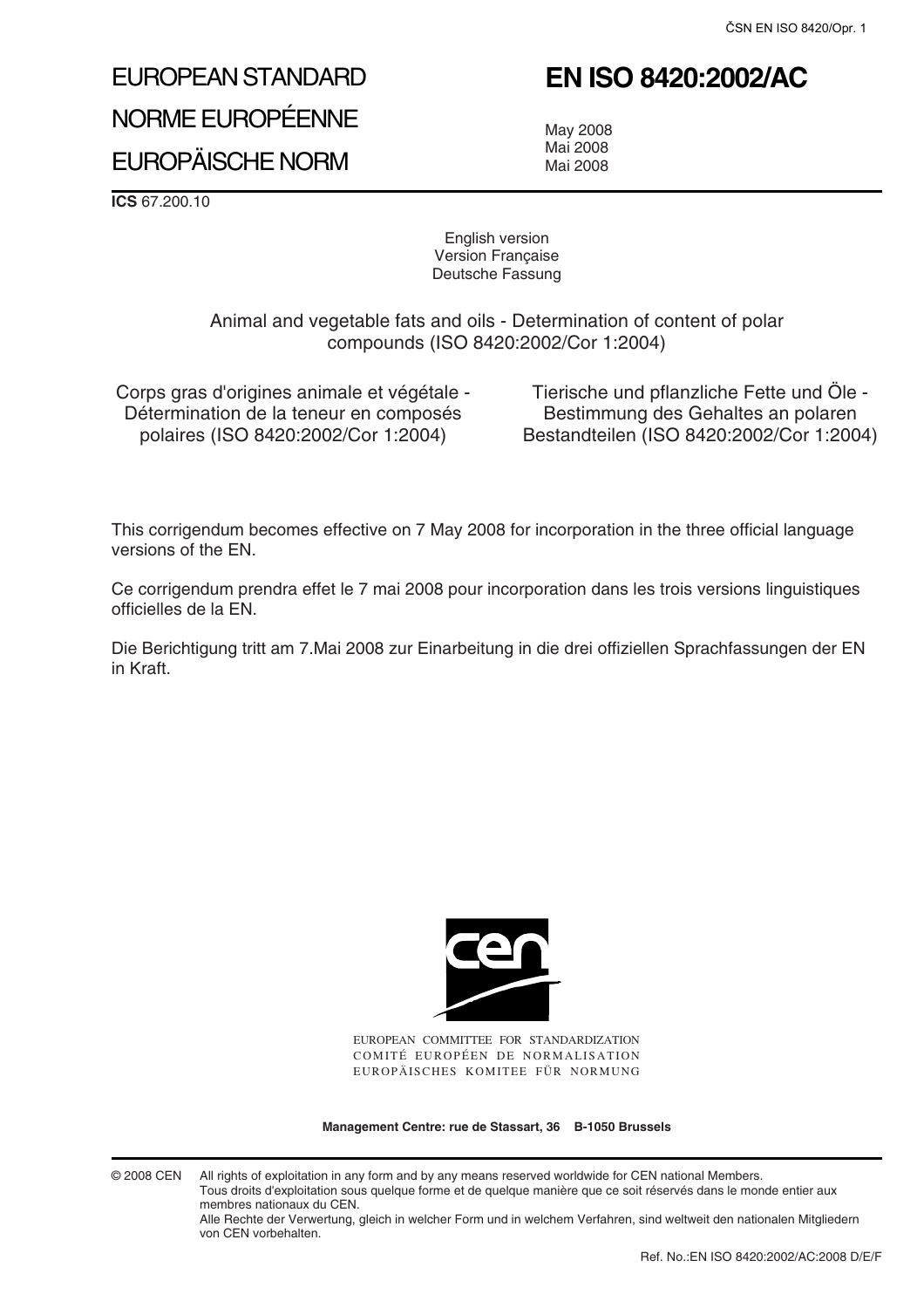ČSN EN ISO 8420/Opr. 1

#### **EN ISO 8420:2002/AC:2008 (E)**

#### **Endorsement Notice**

The text of ISO 8420:2002/Cor.1:2004 has been approved by CEN as a European Corrigendum without any modifications.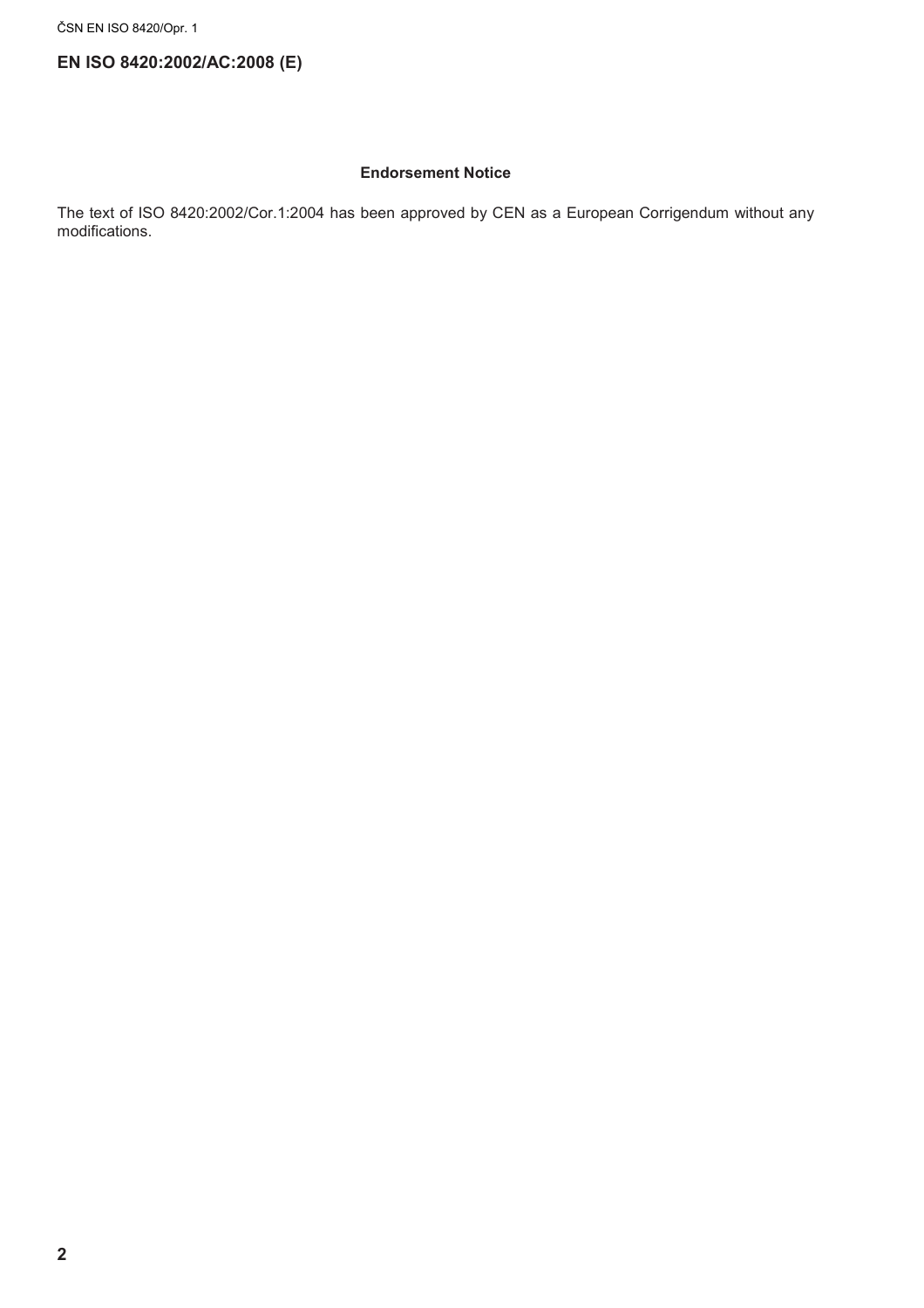

#### **INTERNATIONAL STANDARD ISO 8420:2002**  TECHNICAL CORRIGENDUM 1

Published 2004-07-01

INTERNATIONAL ORGANIZATION FOR STANDARDIZATION • МЕЖДУНАРОДНАЯ ОРГАНИЗАЦИЯ ПО СТАНДАРТИЗАЦИИ • ORGANISATION INTERNATIONALE DE NORMALISATION

### **Animal and vegetable fats and oils — Determination of content of polar compounds**

TECHNICAL CORRIGENDUM 1

*Corps gras d'origines animale et végétale — Détermination de la teneur en composés polaires*

*RECTIFICATIF TECHNIQUE 1*

Technical Corrigendum 1 to ISO 8420:2002 was prepared by Technical Committee ISO/TC 34, *Food products*, Subcommittee SC 11, *Animal and vegetable fats and oils*.

#### *Page 7, Table B.1*

Replace the values in the last line by the following:

|                             | $\mathbf{R}$ | D.                       |  |
|-----------------------------|--------------|--------------------------|--|
| Reproducibility limit $(R)$ |              | 2,92 3,61 1,58 4,64 1,72 |  |

 $\overline{a}$ 

©ISO 2004 – All rights reserved